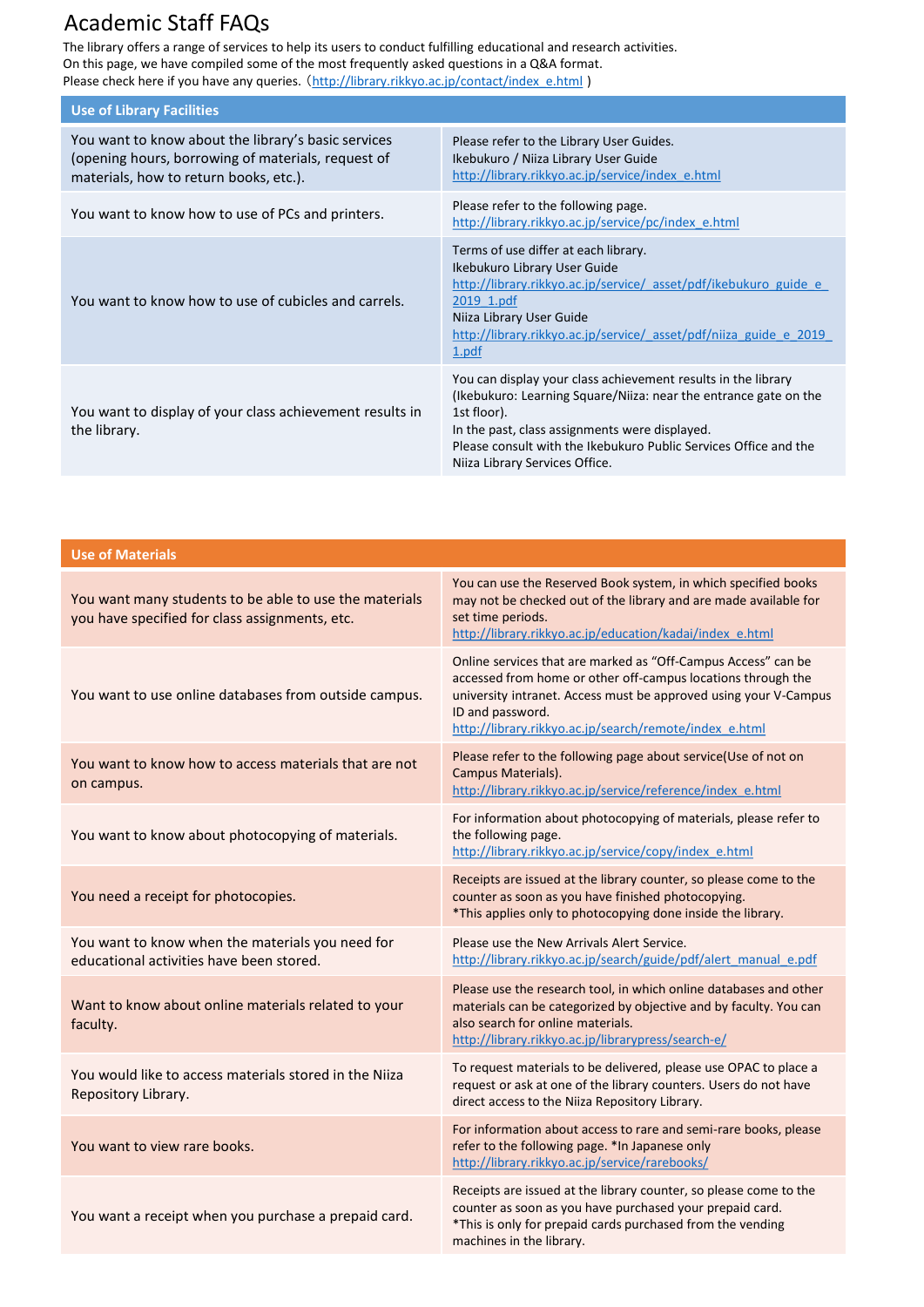| <b>About Learning and Teaching Support</b>                                                                                                                                                               |                                                                                                                                                                                                                                                                                                                                                                                                                                                                                                                                                                                                                                                                                  |
|----------------------------------------------------------------------------------------------------------------------------------------------------------------------------------------------------------|----------------------------------------------------------------------------------------------------------------------------------------------------------------------------------------------------------------------------------------------------------------------------------------------------------------------------------------------------------------------------------------------------------------------------------------------------------------------------------------------------------------------------------------------------------------------------------------------------------------------------------------------------------------------------------|
| You want to use class time to show students how to<br>search for information.                                                                                                                            | With the aim of improving students' information literacy,<br>the library holds "In-Class Library Instruction Sessions", using<br>library resources, for individual classes and seminars.<br>http://library.rikkyo.ac.jp/education/guidance/index_e.html                                                                                                                                                                                                                                                                                                                                                                                                                          |
| You want your students to learn how to use the library.                                                                                                                                                  | Please take advantage of the " Library Activity Course ".<br>At Ikebukuro Library, in a three-class lecture series offered,<br>students can learn in a progressive way about the<br>techniques, etc. needed to gather the information they will<br>need at university, from how to use the Library to how to<br>search for books and journals.<br>At Niiza Library, you can consult with the library staff<br>member in charge about customizing the timing and<br>content of lectures when you apply at the counter.<br>http://library.rikkyo.ac.jp/learning/guidance/<br>*In Japanese only                                                                                     |
| You want your students to learn how to prepare for<br>writing reports and papers.                                                                                                                        | Ikebukuro Library and Niiza Library have Learning Advisors<br>who provide advice about prepare reports and papers.<br>As well as giving advice about how to write reports, these<br>Learning Advisors also provide a wide range of information<br>such as how to gather information or how to study.<br>When introducing to Students, please let us know the<br>content of the assignment and the number of students in<br>advance in order to avoid confusion.<br>Contact : Ikebukuro Library 2 <sup>nd</sup> Floor Counter<br>Niiza Library 1st Floor Counter<br>For details, please refer to the following page.<br>http://library.rikkyo.ac.jp/learning/advisor/index_e.html |
| You want your students to learn how to use online<br>databases.                                                                                                                                          | The library invites external instructors to conduct<br>workshops.<br>For some of these workshops, the hand-outs distributed to<br>participants and the recording of the workshops are<br>available online.<br>http://library.rikkyo.ac.jp/learning/workshop/index.html<br>*In Japanese only                                                                                                                                                                                                                                                                                                                                                                                      |
| You want an environment in which students can conduct<br>group work.                                                                                                                                     | At Ikebukuro library, students can use the Learning Square<br>on 1F and 2F and the group study rooms on 2F. At Niiza<br>Library, they can use the "Shiori" Learning Commons and<br>the group study rooms on 2F.<br>*Group study rooms only used for study and research<br>purposes.                                                                                                                                                                                                                                                                                                                                                                                              |
| You want your students who is writing graduation thesis,<br>master's thesis and dissertation to rent materials longer<br>than general rules.<br>(Long-term rental of books for academic writing papers.) | Fourth-year undergraduate students and graduate school<br>students can borrow books by special regulations services<br>(ten books for three months and six items of audio-visual<br>materials for two weeks) aside from regular rental quotas to<br>write graduation theses, master's degree theses, doctoral<br>theses and seminar essays. Because these students need to<br>follow the procedures at the counter, please notify the<br>system seminar students and graduate school students, etc.                                                                                                                                                                              |